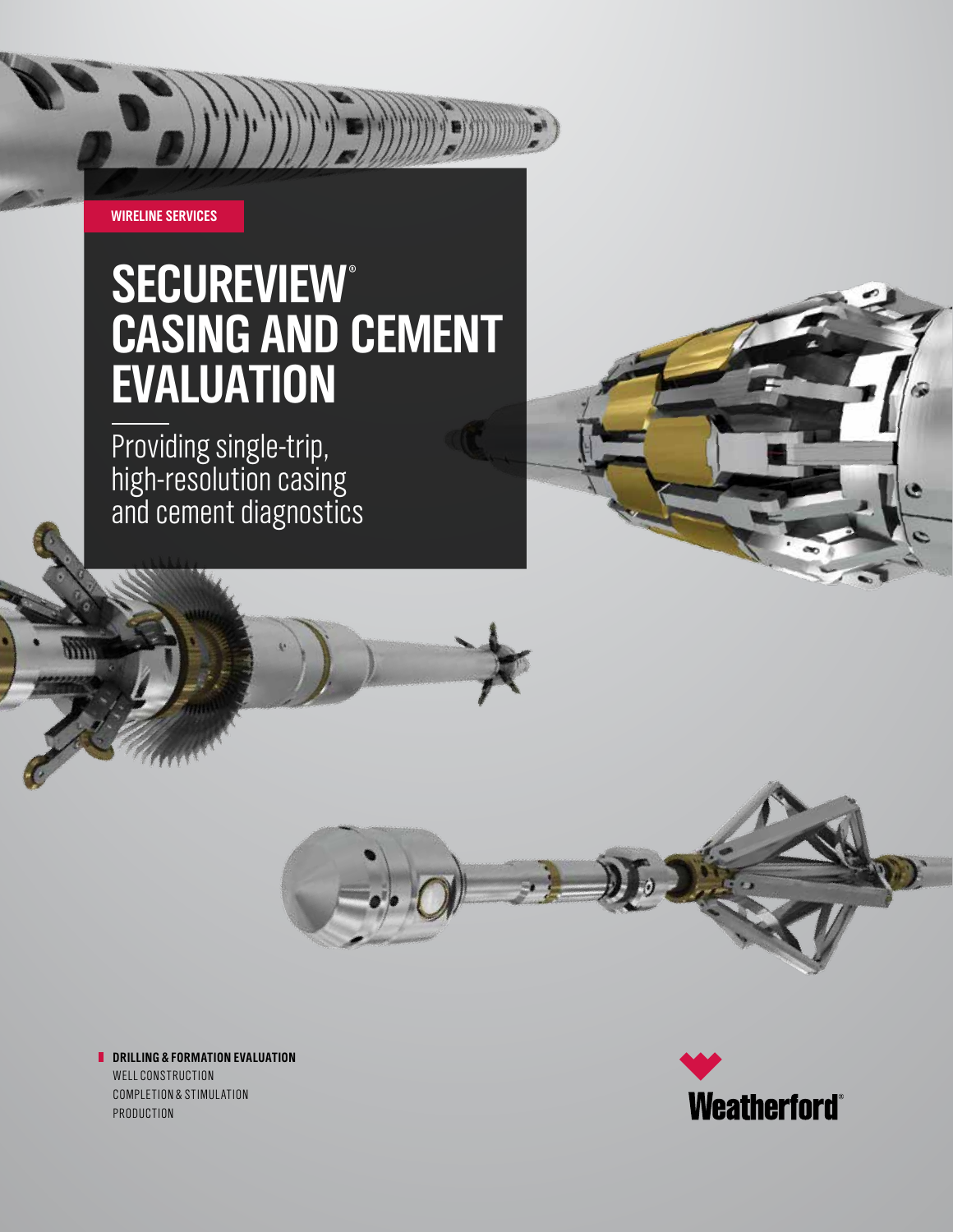# **LET'S SHINE A LIGHT ON CASED-HOLE WELL INTEGRITY.**

#### **PREVENT COMPLEX PROBLEMS TOMORROW BY UNCOVERING THE SMALLEST OF THREATS TODAY.**

Your crew, your assets, and the environment depend on well integrity. Left unchecked, even tiny leaks can cascade from lost production to environmental damage, which can lead to downtime, extensive repairs, and regulatory penalties.

Our SecureView® service takes the bite out of your cased-hole problems by giving them a name, location, and a path to remediation. By making the single-trip SecureView service a regular part of your well maintenance schedule, you get a definitive and high-resolution view of cement and casing integrity.

The SecureView system provides high-definition logs of your inner casing, outer casing, cement strength, and cement bond. And should we find a problem, our comprehensive remediation technologies can fix the issue with a smaller bite out of your budget than you might expect.

#### **OUR LOGGING EFFICIENCY AND QUALITY IS UNMATCHED.**

Only our SecureView service provides a high-definition evaluation of your entire cased-hole system in one trip. The service uses a suite of technologies— UltraView®, CalView®, FluxView®, and BondView® tools—to deliver a full casing and cement diagnostic with minimal logging downtime.

The four SecureView tools can run in combination to gather comprehensive data without information gaps. By overlapping some measurement capabilities, these tools ensure valid, reliable well-integrity data that gives you a map to the most efficient remediation.

#### **WE OFFER SINGLE-SOURCE, LIFE-OF-WELL INTEGRITY SERVICES.**

Our well integrity services extend far beyond data acquisition. We use our proprietary analysis software to interpret logging data, diagnose casing and cement issues, confirm the extent of any damage, and recommend and implement the most effective remediation strategy.

If the SecureView service reveals a problem, we prepare the wellbore for remediation with our comprehensive fishing, milling, and pulling equipment. Then, we permanently fix the problem—often in just one day—using our range of cost-effective remediation solutions, including cased-hole liner systems, solidexpandable systems, and casing patches. As a premier provider of casing repair and isolation services, we can restore integrity and productivity in any damaged well at any stage of the well life cycle.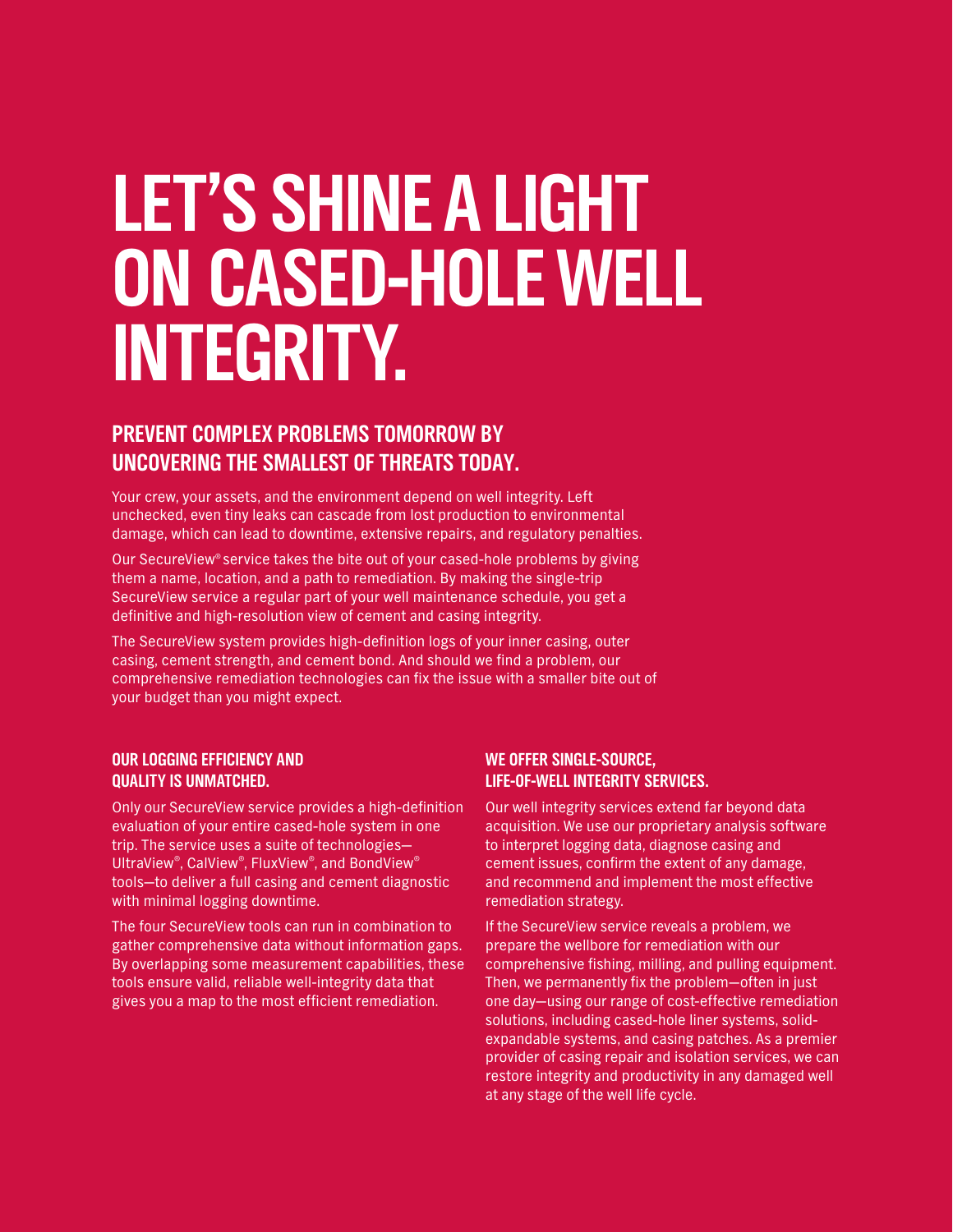Built from thousands of feet of casing and tons of cement, comprehensive cased-hole well integrity raises questions that no single tool or measurement can answer. That's why our SecureView service—comprised of a suite of well-diagnostic technologies—combines and overlaps measurements to detect any wellbore problem in one logging run.



Comprehensive cased-hole threat analysis



- Cement
	- Location
	- Bond to pipe
	- Bond to formation
	- Compressive strength

#### Casing

- Wear
- Deformation
- Thickness
- Defects (internal and external)
- Pressure

| <b>CEMENT</b>               |                     |  |  |  |
|-----------------------------|---------------------|--|--|--|
| <b>Bond</b>                 | <b>Tools</b>        |  |  |  |
| <b>Bond to Pipe</b>         | BondView, UltraView |  |  |  |
| <b>Bond to Formation</b>    | <b>BondView</b>     |  |  |  |
| <b>Compressive Strength</b> | BondView, UltraView |  |  |  |
| <b>Bond Index</b>           | BondView, UltraView |  |  |  |
| <b>Position</b>             |                     |  |  |  |
| Top of Cement               | BondView, UltraView |  |  |  |
| Channeling                  | <b>UltraView</b>    |  |  |  |
| Microannulus                | BondView, UltraView |  |  |  |
| Zonal Isolation             | BondView, UltraView |  |  |  |
| <b>Fluid</b>                |                     |  |  |  |
| <b>Fluid Properties</b>     | <b>UltraView</b>    |  |  |  |
| Type                        |                     |  |  |  |
| Lite/Foam                   | <b>UltraView</b>    |  |  |  |
| Green/Contaminated          | <b>UltraView</b>    |  |  |  |

| CASING                               |                              |  |
|--------------------------------------|------------------------------|--|
| <b>Position</b>                      | <b>Combination</b>           |  |
| <b>Well Deviation</b>                | FluxView, CalView, UltraView |  |
| <b>Relative Bearing</b>              | FluxView, CalView, UltraView |  |
| Trajectory                           | CalView. UltraView           |  |
| Eccentricity                         | CalView, UltraView           |  |
| <b>Contorsion</b>                    |                              |  |
| Ovality                              | CalView, UltraView           |  |
| Strain                               | CalView. UltraView           |  |
| <b>Penetration</b>                   |                              |  |
| % Penetration<br>(Internal/External) | FluxView                     |  |
| % Remaining Wall<br>(1D/0D)          | CalView, UltraView           |  |
| Internal Mapping                     | FluxView, CalView, UltraView |  |
| <b>External Mapping</b>              | FluxView, UltraView          |  |
| Defect Geometry                      | FluxView, CalView, UltraView |  |
| <b>Burst Pressure</b>                | FluxView, CalView, UltraView |  |
| <b>Collapse Pressure</b>             | CalView, UltraView           |  |
| <b>Environmental</b>                 |                              |  |
| <b>Wellbore Temperature</b>          | CalView                      |  |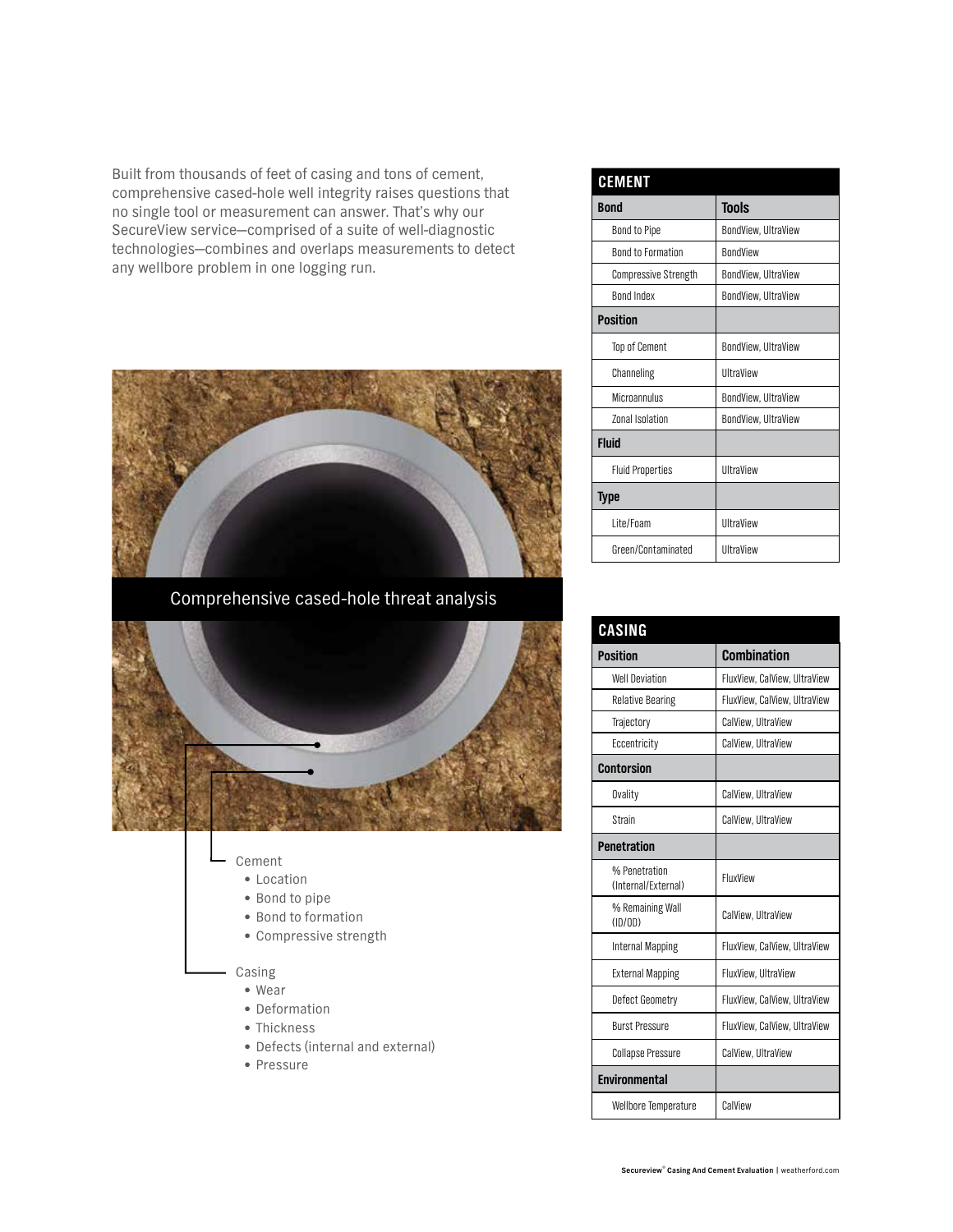

### **UltraView® Tool**

#### **SIMULTANEOUS 360° CASING AND CEMENT COVERAGE AND REAL-TIME FLUID MEASUREMENTS FOR SUPERIOR DIAGNOSTICS**

Gain unparalleled insight into your wellbore integrity. The UltraView tool delivers ultrasonic cement inspection, internal and external casing inspection, and fluid properties data simultaneously. An advanced, high-speed DC motor drives the scanning head—ranging from 3.38-in. (86-mm) to 10.5-in. (266.7-mm) outer diameter—which enables precision transducer firing that minimizes the risk of missing critical details and improves accuracy.

With an ultrasonic transducer on both the scanning head and body, the UltraView tool provides 360° casing and cement coverage, identifies channels in the cement map as small as 5°, and captures high-resolution, real-time measurements that determine acoustic impedance, cement thickness, fluid slowness, and density. Our patented mud chamber provides a unique and continuous mud-property measurement that enables an accurate evaluation of the cement acoustic impedance.

#### **SHORT AND LIGHTWEIGHT CEMENT BOND TOOL FOR HORIZONTAL APPLICATIONS BondView® Tool**

Determine the quality and vertical length of the cement bond between your casing and the formation. Using a monopole transmitter and 3-ft and 5-ft receivers, the BondView tool acquires amplitude, travel time, signature, and variable-density-log (VDL) measurements. This tool is well suited for highly deviated wellbores in which centralization—critical for accurate acoustic measurements—is more difficult to maintain.

The short length and light weight of this tool help to eliminate problems associated with inadequate centralization. In addition to high-angle wellbores, the BondView tool performs in high-temperature and high-pressure wells, and in either water- or oil-based mud.

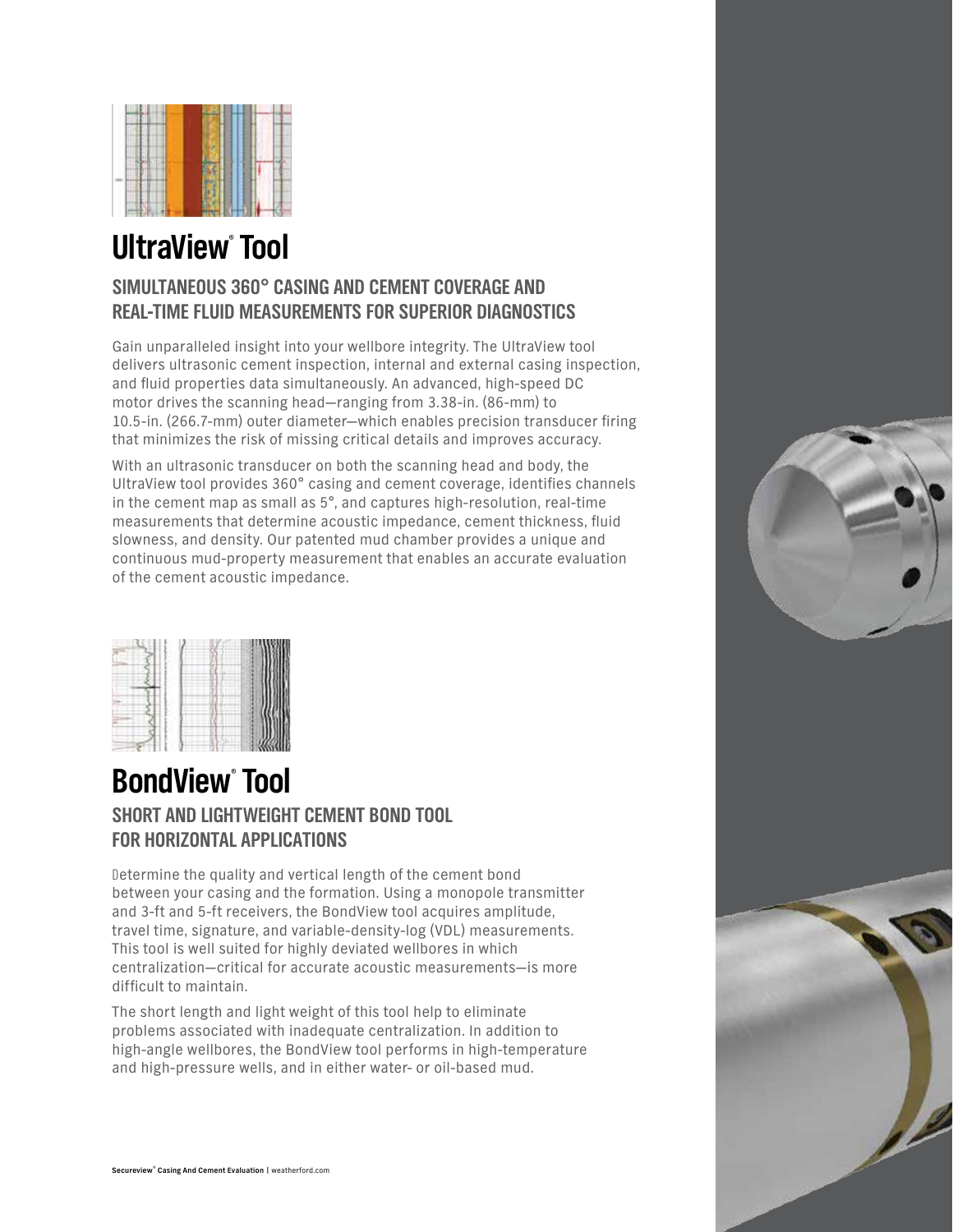#### **UltraView Tool**

#### Applications

- $\cdot$  Casing inspection
	- Monitoring internal wear and corrosion
	- Locating internal and external casing defects
	- Analyzing casing thickness
	- High-resolution wellbore imaging

De

– Casing ovality

- $\cdot$  Foam and light cement analysis
- · Fluid slowness
- $\cdot$  Acoustic impedance
- $\cdot$  Fluid density
- $\cdot$  Cement evaluation

#### **BondView Tool**

Applications

- $\cdot$  Cement-to-casing bond assessment
- $\cdot$  Cement-to-formation bond assessment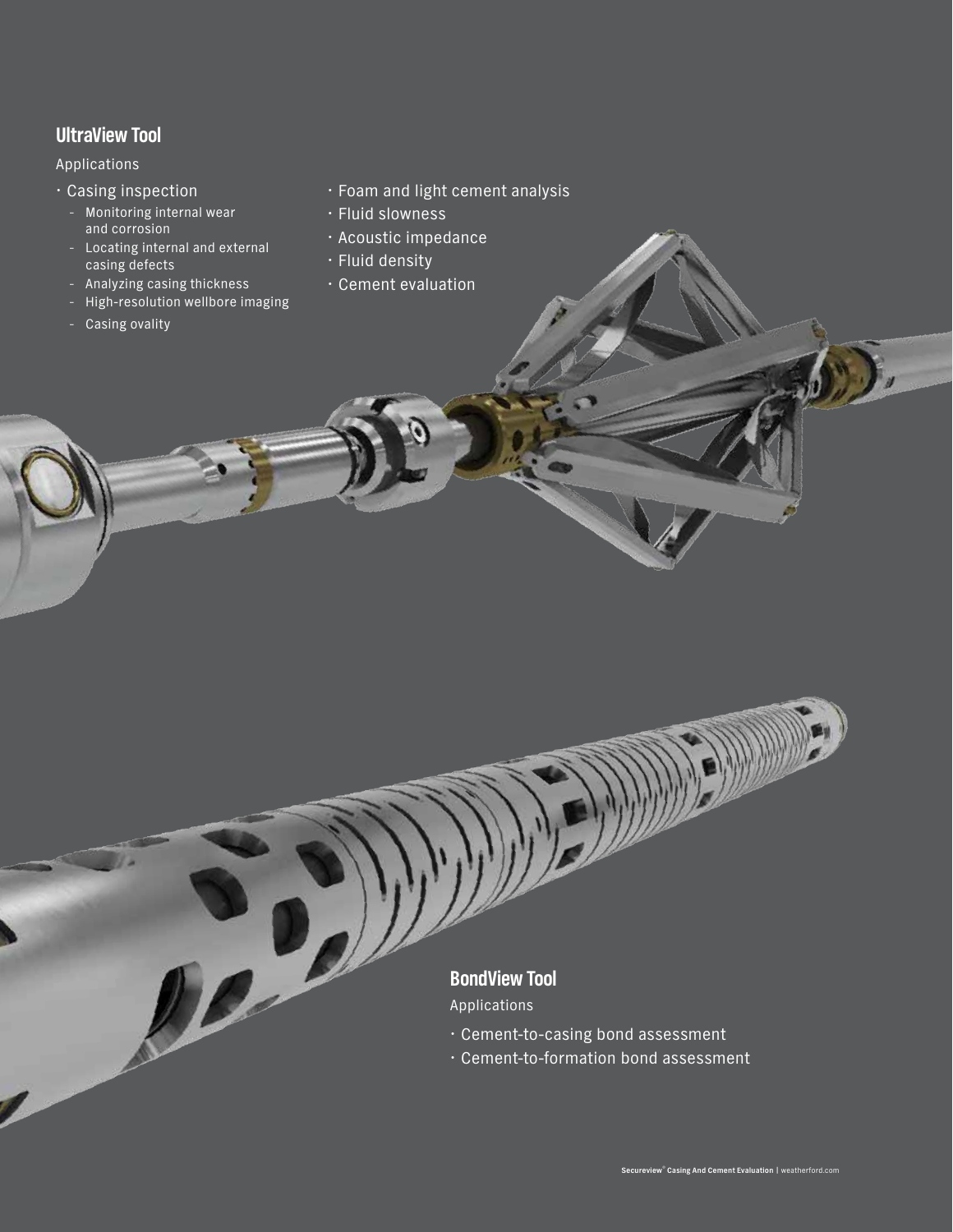

## **FluxView® Tool**

#### **SUPERIOR ANALYSIS OF INTERNAL AND EXTERNAL CASING DAMAGE USING 360° COVERAGE HALL-EFFECT SENSORS AND MAGNETIC FLUX TECHNOLOGY**

Identify and quantify casing defects using state-of-the-art sensors and magnetic flux technology. The 360° sensor array and advanced analysis techniques determine percent of defect penetration and evaluate casing geometry inside and outside the casing wall. A powerful samarium-cobalt (SmCo<sub>c</sub>) magnet produces concentrated levels of magnetic flux in the casing wall. Within this magnetic field, localized disturbances created by the casing defects cause magnetic flux to leak from the casing. The sensors evaluate the magnetic flux to pinpoint the location and extent of casing damage.

We are one of the few service providers with a pipe library that enables us to model the FluxView tool response in different casing sizes, weights, and grades. While our current modeling focuses on defects that are three times the nominal thickness of the pipe, we are developing methods to expand our analysis of larger and smaller casing defects.

|  |  | 1073 |
|--|--|------|
|  |  |      |
|  |  |      |
|  |  |      |

## **CalView® Tool**

#### **THE HIGHEST-RESOLUTION MULTISENSORY CALIPER TOOL ON THE MARKET WITH A SAMPLING RATE TEN TIMES THE INDUSTRY STANDARD**

Get a complete and accurate profile of your internal casing to identify corrosion, scale buildup, wear, splitting, and deformations caused by geomechanical stresses. With an array of precision-calibrated feeler arms that capture independent, radial measurements, the 40- and 60 arm CalView tools capture 400 data samples per 3.2 ft (1 m), compared to the industry standard of 40 samples. No other caliper tool on the market can deliver equivalent resolution at the same logging speeds.

The 60-arm CalView tool can be modified to measure casing internal diameters up to 20 in. (508 mm) and can include a high-pressure housing to raise its pressure rating to 30,000 psi (206.8 MPa). This makes the 60-arm CalView tool the perfect choice for logging deepwater drilling risers.

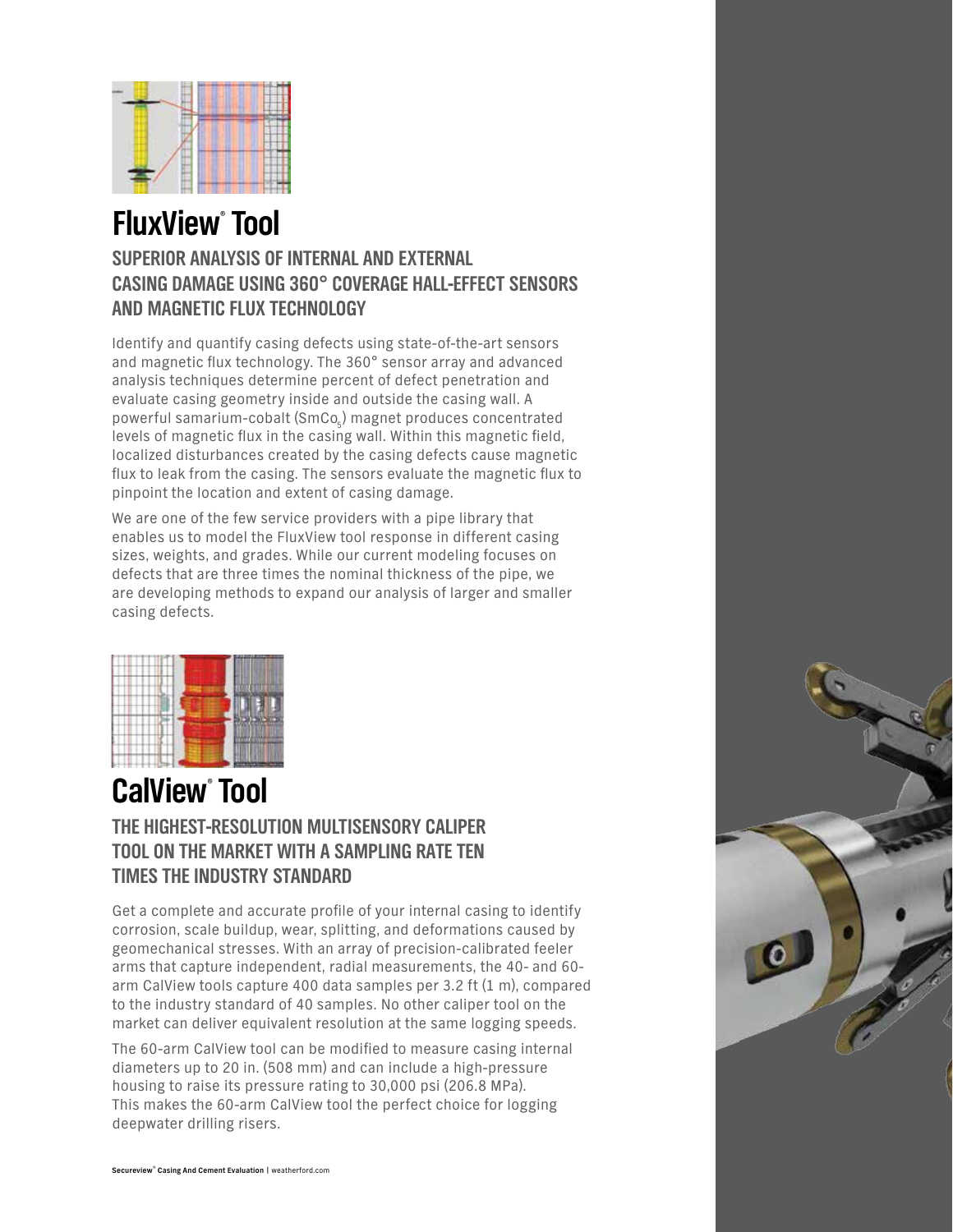#### **FluxView Tool**

Applications

- $\cdot$  Determination of penetration percentage
- x Geometry of internal and external casing defects
- $\cdot$  Long-term, time-lapse corrosion monitoring for storage and injection wells
- x Evaluation of anticorrosion system effectiveness
- $\cdot$  Location and identification of casing hardware
- x Evaluation of perforation performance
- x Establishment of remediation requirements  $\cdot$  Identification of casing
- weight or grade change

#### **CalView Tool**

Applications

- **Locating scale, wax,** or other deposits in downhole tubulars
- $\cdot$  Internal casing corrosion monitoring
- $\cdot$  Casing wear from drilling operations
- $\cdot$  Casing integrity evaluation before sidetracking
- $\cdot$  Casing trajectory
- $\cdot$  Temperature measurement
- $\cdot$  Drift diameter calculation
- $\cdot$  Compaction monitoring
- · Deepwater, high-pressure casing inspection